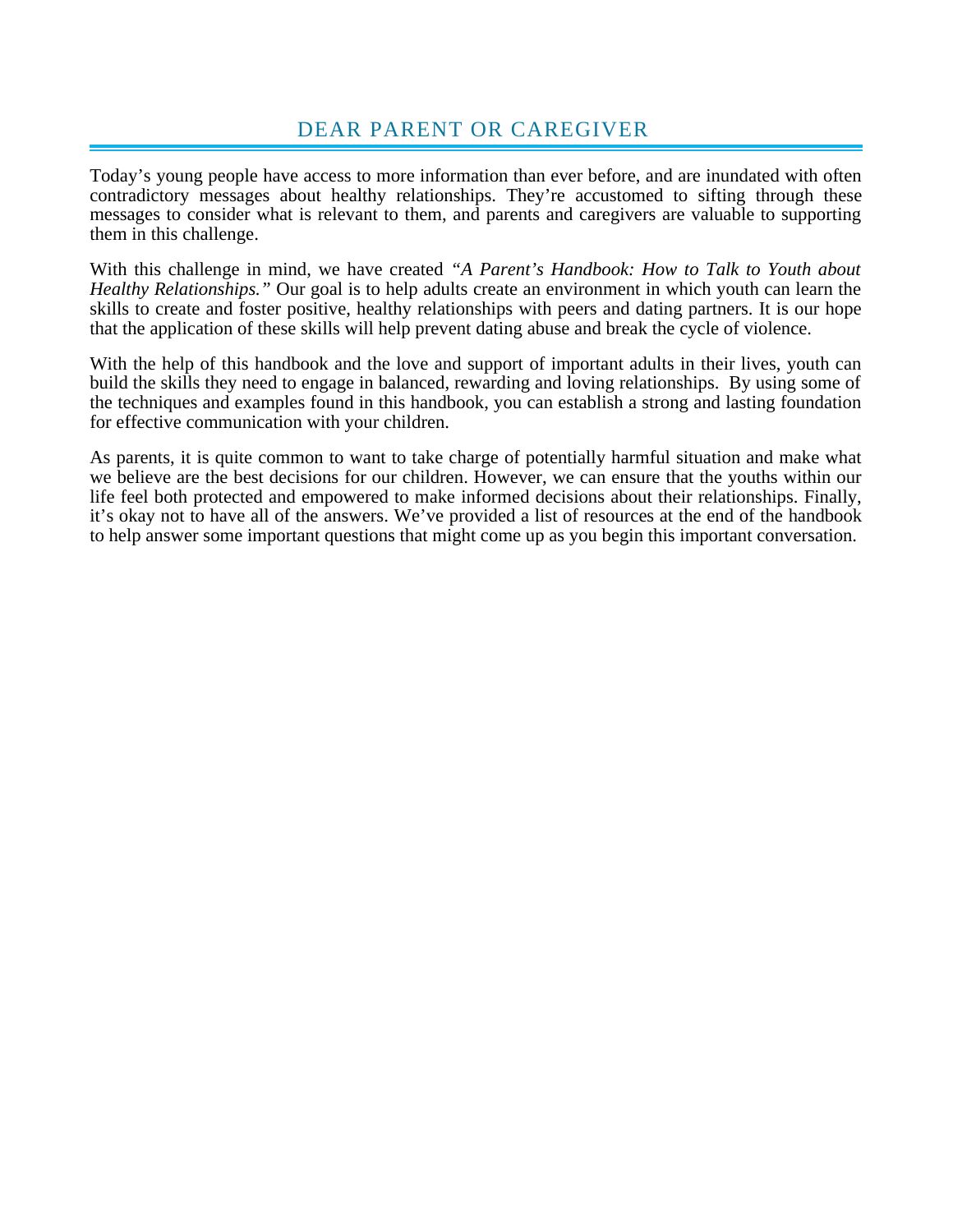# KNOWING THE RELATIONSHIP SPECTRUM

As youth enter into more complex and intimate relationships, it is critical that we help them understand that relationships exist on a spectrum. That is, we often have an idea of what is healthy and unhealthy, however; we may lack the words we need to describe those feelings. We have provided some definitions to help you get started, as well as to make sure that everyone is on the same page when using this booklet.

A *healthy relationship* has open and honest communication and an even playing field which partners share power and control over decisions.

Partners should…

- respect each other's individuality
- [ have equal say
- sample respect each other's boundaries
- f feel safe being open and honest
- be able to share feelings without negative

### consequences

An *unhealthy relationship* can often be difficult to distinguish from healthy or abusive relationships. A behavior may start out healthy, but can become unhealthy when partners do not communicate their boundaries in relationships and one partner begins to dominate the decision-making.

For example:

- Young people use technology more than ever to communicate. Texting a partner can be positive and foster openness in a relationship, as long as each person is comfortable with the amount and type of messages. However, using texts to monitor a partner's whereabouts is an unhealthy behavior.
- Other unhealthy behaviors include putting down a partner because they may make decision you don't agree with, demanding that a partner always put their needs aside to meet your own, and requiring that a partner share their account passwords.

When partners don't discuss such behaviors and do not set boundaries in the relationship, unhealthy behaviors can get worse and may lead to more severe behaviors. We often refer to **dating abuse** as a *pattern of abusive behaviors used to exert power and control over a dating partner*. Abusive relationships have a power imbalance in which one partner tries to exercise control and power over the other through verbal, emotional, physical and/or sexual abuse.

Dating abuse can include…

- [ name-calling
- [ threats of violence and insults]
- withholding of money or other resources
- isolating a dating partner from friends and family
- coercion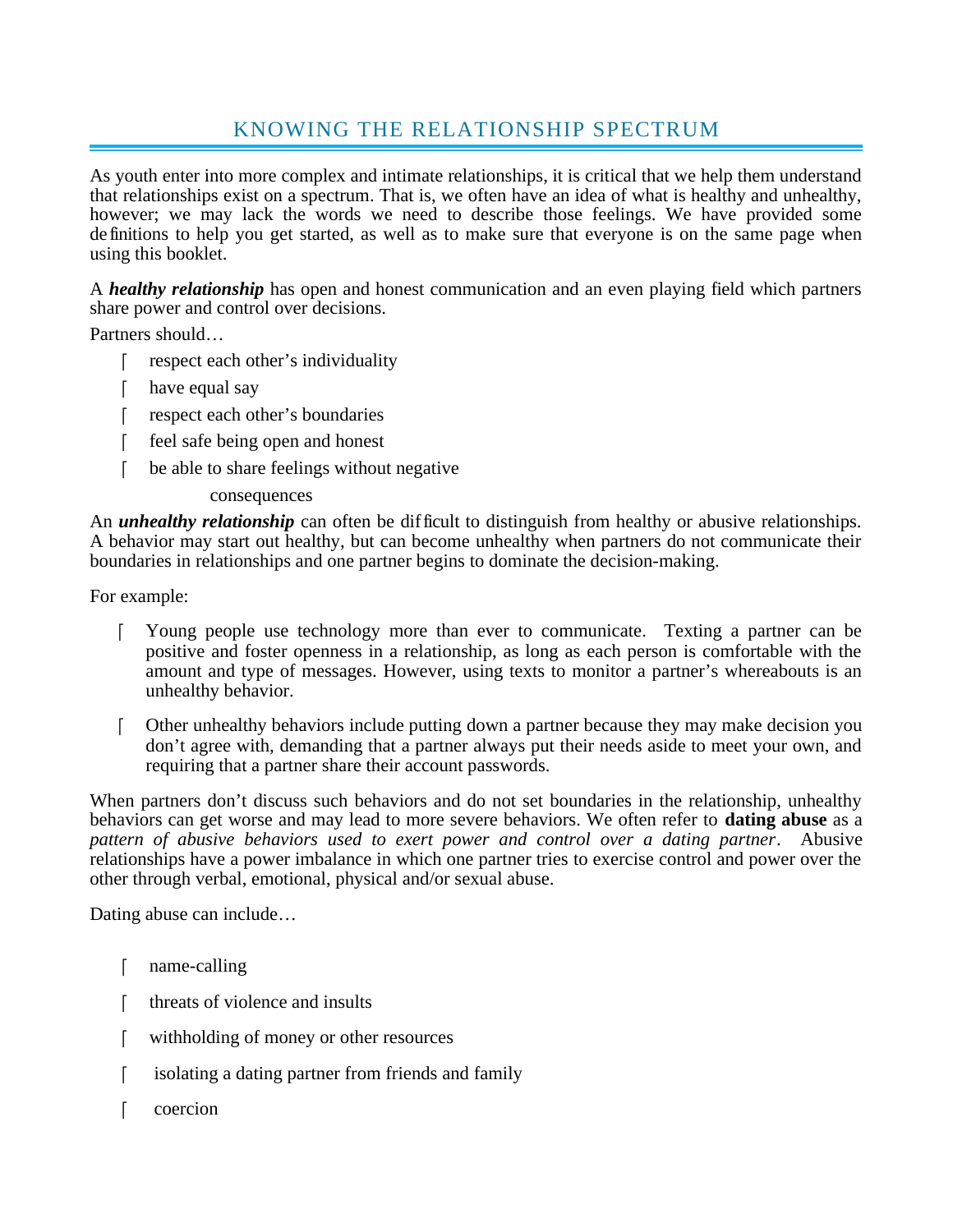- violent acts, including forced sexual activities and significant physical injury
- forced sexual activities
- stalking or monitoring

Technology can also be a medium through which abuse can occur. Insulting partner on a social media site, sending threatening text messages, or tampering with a person's email account or other social media accounts can all be a part of dating abuse. Abuse in a relationship can happen to anyone, at any age, no matter what their race, religion, sexual orientation, gender identity, level of education or economic background.

## A NOTE ABOUT GENDER AND LANGUAGE

You may have noticed that nowhere in our definitions did we identify boys as abusers and girls as victims. This was intentional. While most of the time violence reported is by men against women, this is by no means the case every time. Girls can abuse boys. Girls can abuse other girls. Boys can abuse girls and boys can abuse other boys. Boys are often bombarded with countless messages instructing them on what it means to "be a man," which often focuses on not being vulnerable, not expressing emotions, and being "tough". These discussions have both excluded men and boys who have been survivors of dating abuse, and have also not proactively engaged them in talking about dating abuse overall. However, we know that it is critical to talk to *all* youth about recognizing abuse and how to build healthy relationships. This includes protecting a young person who is a victim of dating abuse, as well as intervening if your child is perpetrating abuse.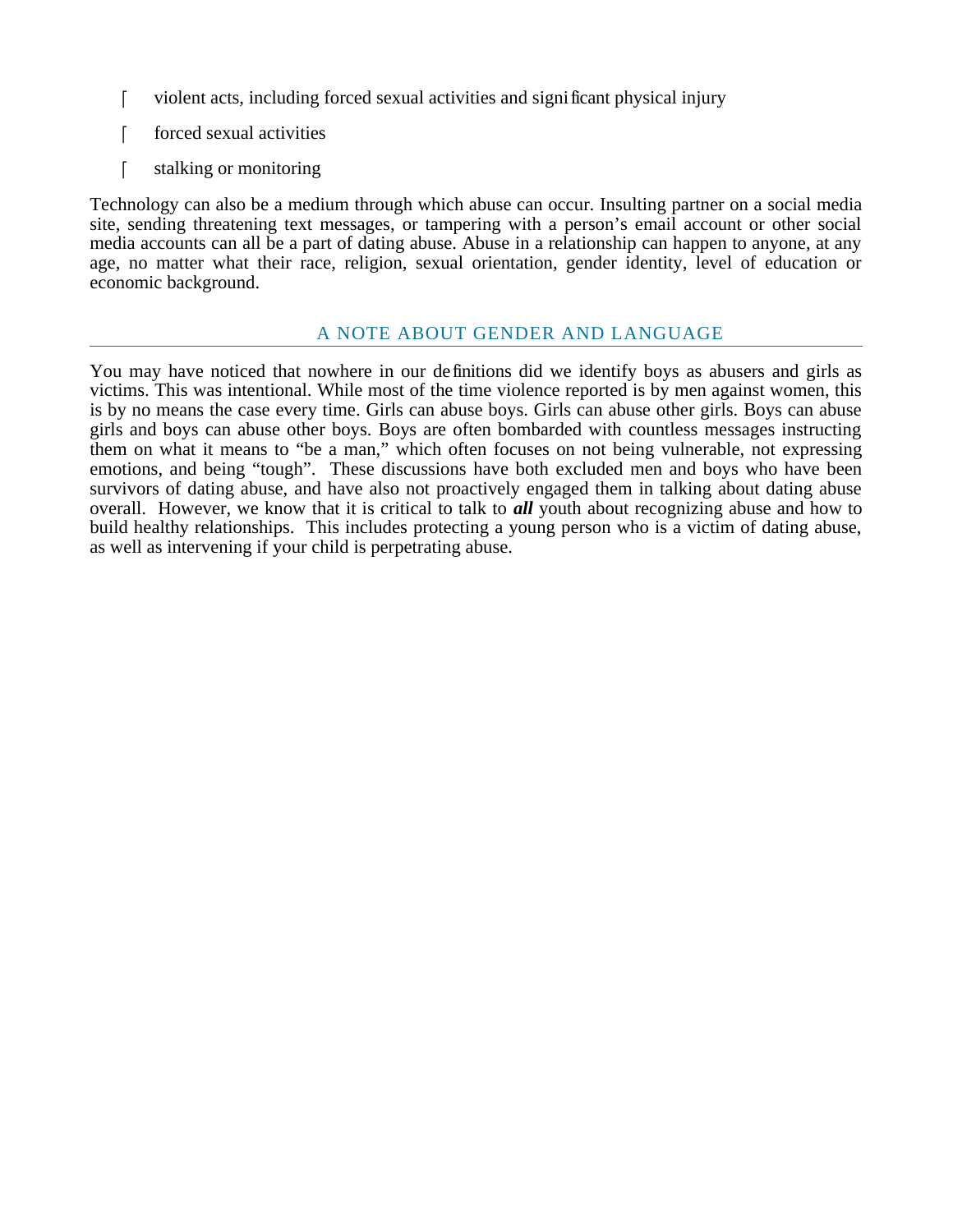# GET THE CONVERSATION STARTED

While it's not easy to bring up conversations focused on sex and relationships, communication between a parent and child about these topics is important. The support of trusted adults can impact a young person's confidence, decision-making skills, and even safety. Here are six steps to encourage young people to talk about these difficult issues.

## 1) CREATE AN OPEN ENVIRONMENT

Give the young people in your life plenty of opportunities to talk to you about relationships. Avoid criticizing them for having questions, even if they raise ideas that are disturbing to you. Be available to listen. Always remember that big ideas often begin as little thoughts slipped into the middle of a conversation about something else. For some children, it can be difficult to open up to a parent, so think about what would make you more comfortable if you were in their shoes.

## 2) START THE TALK

 "What do I say first?" "Will this make sense?" "I don't want to offend my child." These are all common thoughts that parents or caregivers may have when starting a difficult conversation with a child. When you feel ready, start the talk in the way that you think is best. Don't get discouraged if it doesn't go well the first time. Consistently open the door for conversation. Most importantly, be patient. It may seem like your child isn't hearing you, but you never know what will work with your child.

## 3) MAKE SURE LOCATION AND TIMING ARE APPROPRIATE

Always make sure that your child is comfortable with the time and place to have the discussion. While we want to keep the lines of communication with our child open, sometimes the perception that others may hear your discussion can prevent a youth from opening up and talking to you. Think of times when the two of you are alone. For example, talking over lunch on a weekend, starting a conversation on the way to the store, or even bringing the topic up while watching television can all be opportune types to bring up the conversation in a private relaxed setting.

## 4) GIVE YOUR UNDIVIDED ATTENTION

When you begin to talk, always focus your attention on the conversation. This lets your child know what they have to say is important and valued, and that you are available. If it's a really bad time to talk, schedule another time, but first make sure that waiting is okay with your child.

## 5) THINK OF RELEVANT EXAMPLES

When possible, use examples that you know your child will understand to illustrate your points. These examples can come from TV, from movies or songs, or from your own experiences with relationships. Keep your ideas clear and be sure that they relate directly back to your example.

## 6) CHECK-IN OFTEN

Frequent talks are a great way of communicating, reinforcing your support and letting your kids know that you are interested in their lives. This can also take the pressure off both of you because there will be other opportunities to ask important questions.

## 7) UNDERSTAND THE QUESTION AND ANSWER HONESTLY

If you're not sure what your child is asking, it's okay to say, "Help me understand." Once you understand the question, answer honestly and assure your child that you can come up with a solution together. Let them guide the conversation to the questions and ideas they'd like to discuss.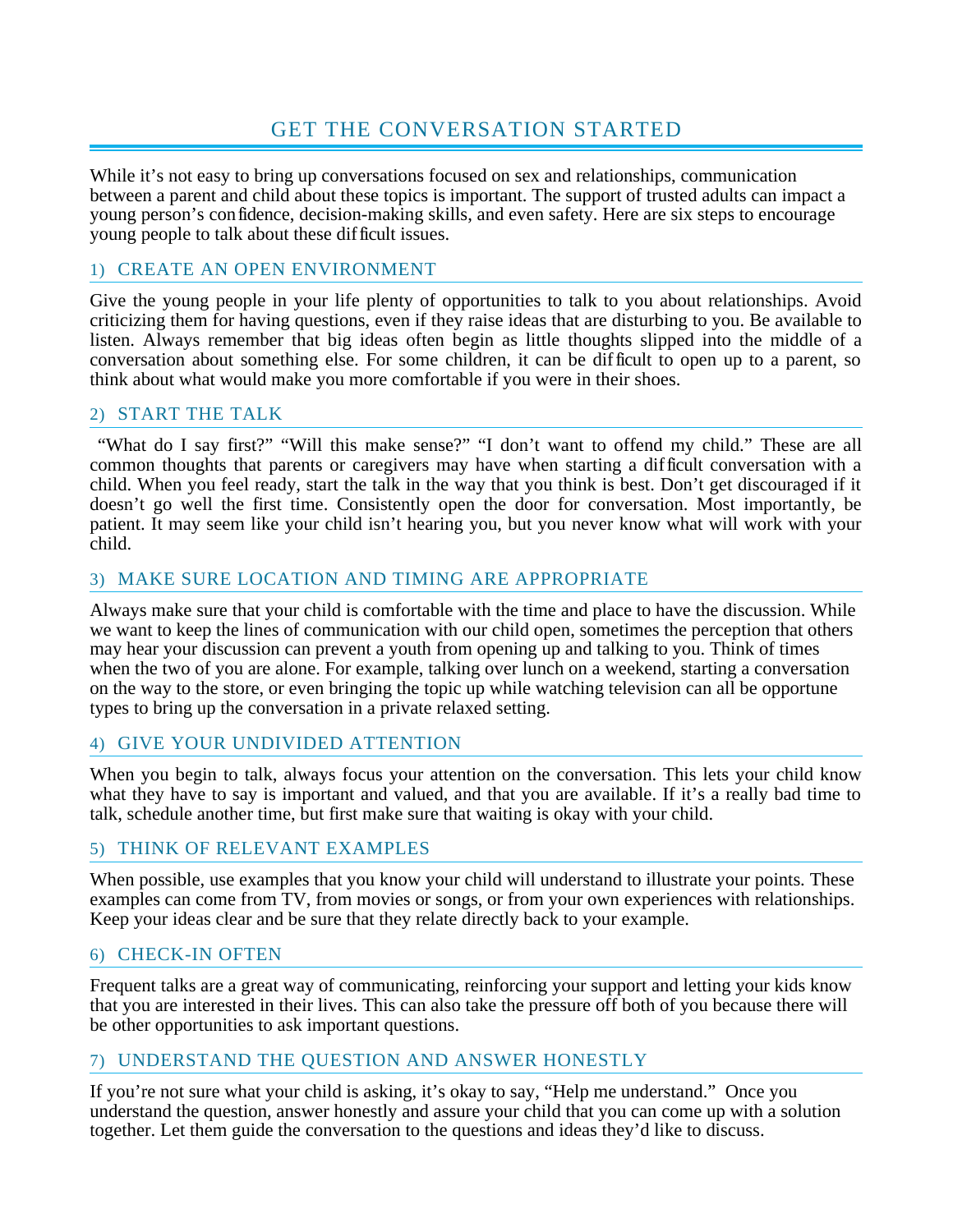- *Choose one couple you know of who you believe has a healthy relationship and one couple who you think has an unhealthy relationship. Why did you pick these couples?*
- *What's a healthy way to argue? What's an unhealthy way to argue?*
- *Can you think of a situation in your life where you argue unfairly? What could you have done to make it a fair argument?*
- *What does it mean to stand up for yourself? When you stand up for yourself, do you think you are being strong or pushy? Why?*
- *What values do you think are important in friendships? What values do you think are important in dating relationships?*
- *Whose relationship would you most like yours to be like? Why?*
- *What should you do if someone you're dating threatens you? What if someone you are dating tells you to keep quiet and not tell anyone, even though you know it is wrong?*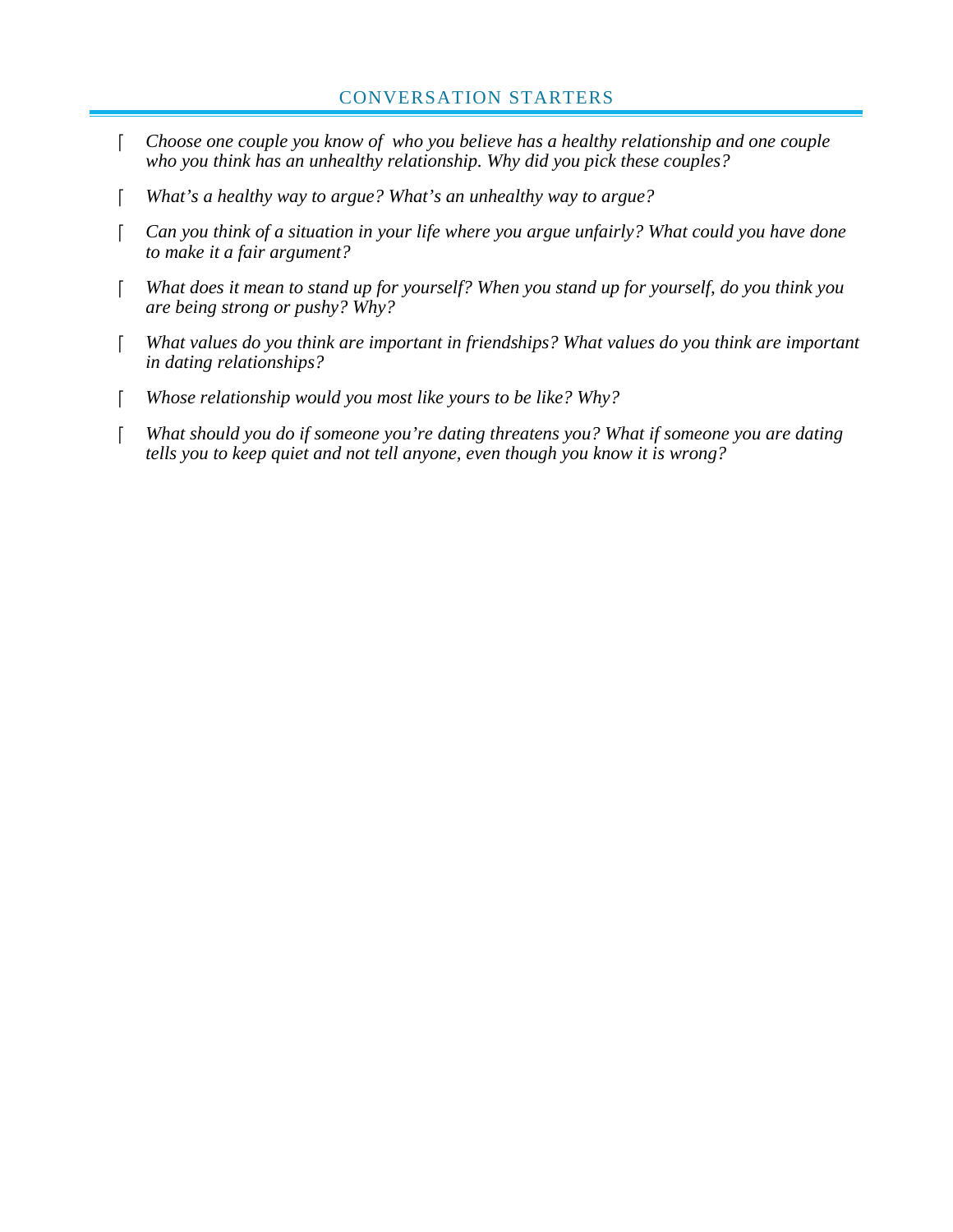# HAVE HEALTHY CONVERSATIONS ABOUT HEALTHY RELATIONSHIPS

Having conversations about healthy relationships with an open mind, honesty, and kindness can model healthy ways to work through difficult conversations in the future. Giving your child respect in the conversations you have with them can be a model of good communication in relationships.

### 1) ASSESS YOUR OWN "RELATIONSHIP VALUES" BEFORE YOU TALK TO YOUR KIDS

We often speak from our own experiences. Take a moment to reflect on your own relationship values. How do you expect your partner to act in your own relationship? How should people behave when they disagree? How do you share decisions making in a relationship? Make sure that you can explain your reasoning and can support it with examples.

## 2) PROVIDE ANOTHER PERSPECTIVE

Many young people are first exposed to social norms of dating by their peers in the locker room, at slumber parties, or on social media. It is important to take time to understand where your child's opinions about dating are coming from, and give them clear examples of what is appropriate behavior in a dating relationship.

## 3. TELL THE WHOLE TRUTH...GOOD AND BAD

It is common for kids to romanticize dating relationships. Support these expectations, but also let them know that all relationships have ups and downs. Stress that regardless of the situation, physical, sexual or emotional abuse is never acceptable. This may be a perfect time to have your children think about what their boundaries are in a relationship, and teach them to assert their boundaries and respect those that their partners set. Don't avoid uncomfortable topics of sex and sexuality, either. Talk to them about what healthy sexuality means to them, and acknowledge that sex (whether they are engaged in it or not) is an integral part of dating and can also be a tool of power and control.

### 4. TEACH ASSERTIVENESS, NOT AGGRESSIVENESS

One of the best skills parents can teach their kids is to make their feelings known by stating their opinions, desires and reactions clearly. For example, if they don't want to do something within their relationship, they should feel safe to say so. However, they should not take their partner's lack of a 'no' as a 'yes.' Your children should know that if they are ever unsure of what their partner's boundaries are, they should ask. Finally, when there is conflict— if things cannot be settled encourage them to always take a break and cool down before feelings get hurt. Model these behaviors in your own relationships, including your relationships with your children.

### 5. TEACH ANGER CONTROL

Help your kids recognize their personal warning signs for anger. Do they have clenched fists, gritted teeth, tensed arms and shoulders? Do they name call, withdraw, or say things they don't mean? Teach them ways to calm down and that conflicts are better resolved when both parties feel more eventempered. Also model this behavior in your own relationships.

### 6. TEACH PROBLEM SOLVING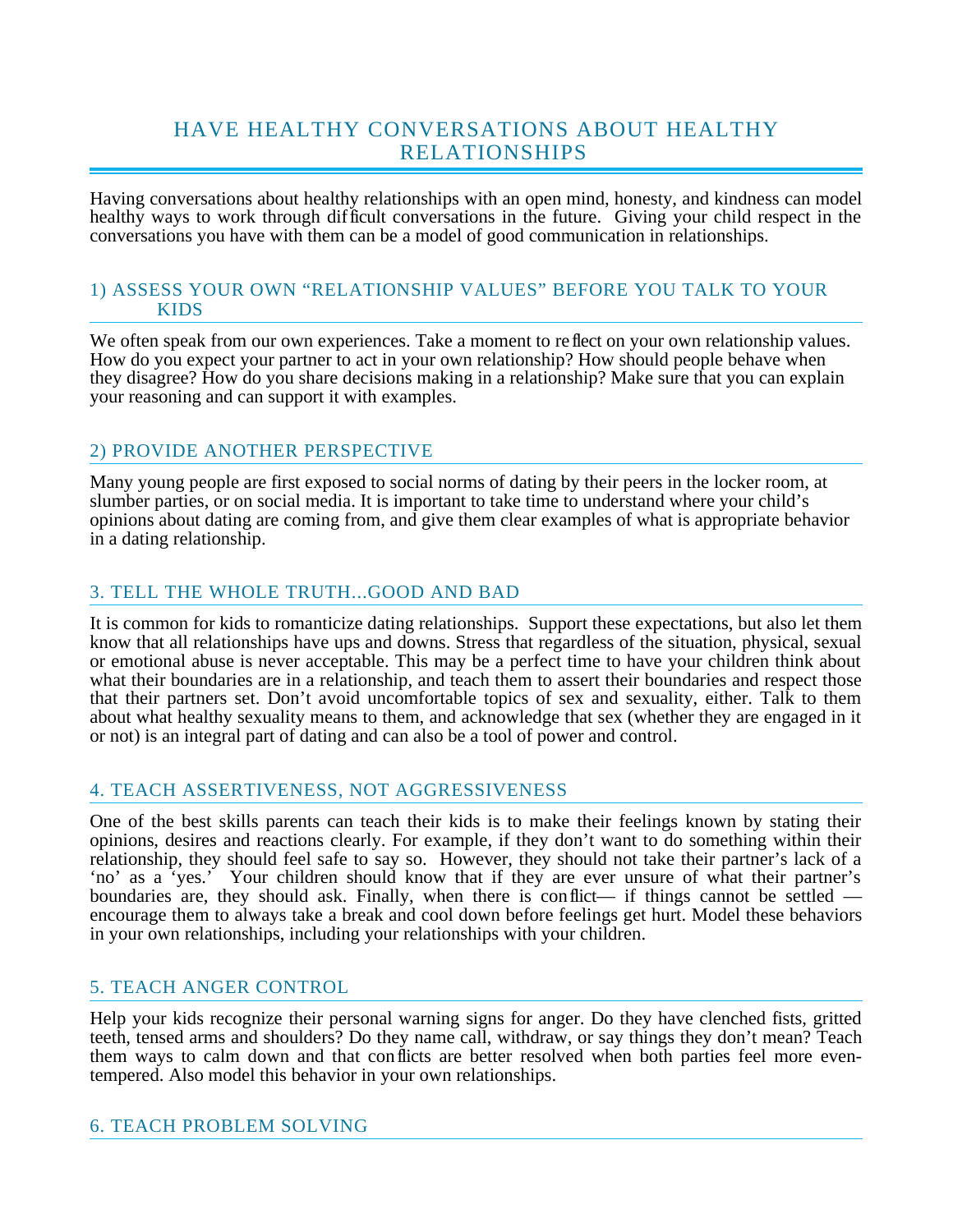Complex problems can be difficult for anyone to solve. Teaching basic problem solving techniques such as identifying an issue, figuring out several different ways in which it can be resolved, considering the consequences of each of the alternatives and discussing their choice is a great way to build these skills. You want to give them all of the tools they need to feel confident in being able to figure out solutions. Feelings of love, intimacy, and jealousy may be new for young people, so work with them to understand and name their own feelings as a part of problem solving.

### 7. TEACH NEGOTIATION SKILLS

Help your children understand that compromising and taking turns are positive steps to a healthy relationship and that violence, threats and insults have no place in respectful negotiation. Teach your children to negotiate and acknowledge the situation, as well as communicate their emotions. State each person's point of view honestly and discuss options that allow both people to "win."

### 8. HELP RECOGNIZE WARNING SIGNS

Teach them to recognize that thoughts of aggression are signals of frustration that need to be acknowledged and dealt with. Help young people understand that warning signs of abuse in a relationship are predictors of very serious problems that are very likely to continue and escalate. Point out why warning signs may not be abusive on their own, but can become unhealthy and develop dynamics of power and control over time.

### 9. SHARING

Young people may wish to keep some parts of their relationship private from adults, and this is okay. Help them understand that secrecy that isolates them from friends and family entirely, however, can be the first sign of manipulation and coercion. Teach your kids that being strong can also mean relying on their support systems, from friends, to parents and teachers, to the police, if necessary.

### 10. BE A ROLE MODEL

Young people learn by observing those around them, especially trusted adults and role models. It is critical that you respect yourself, your partner, and other people, particularly when you have bumps in your own relationships. Modeling healthy disagreement and problem solving, including with your children, can have a lasting impact on their own behaviors.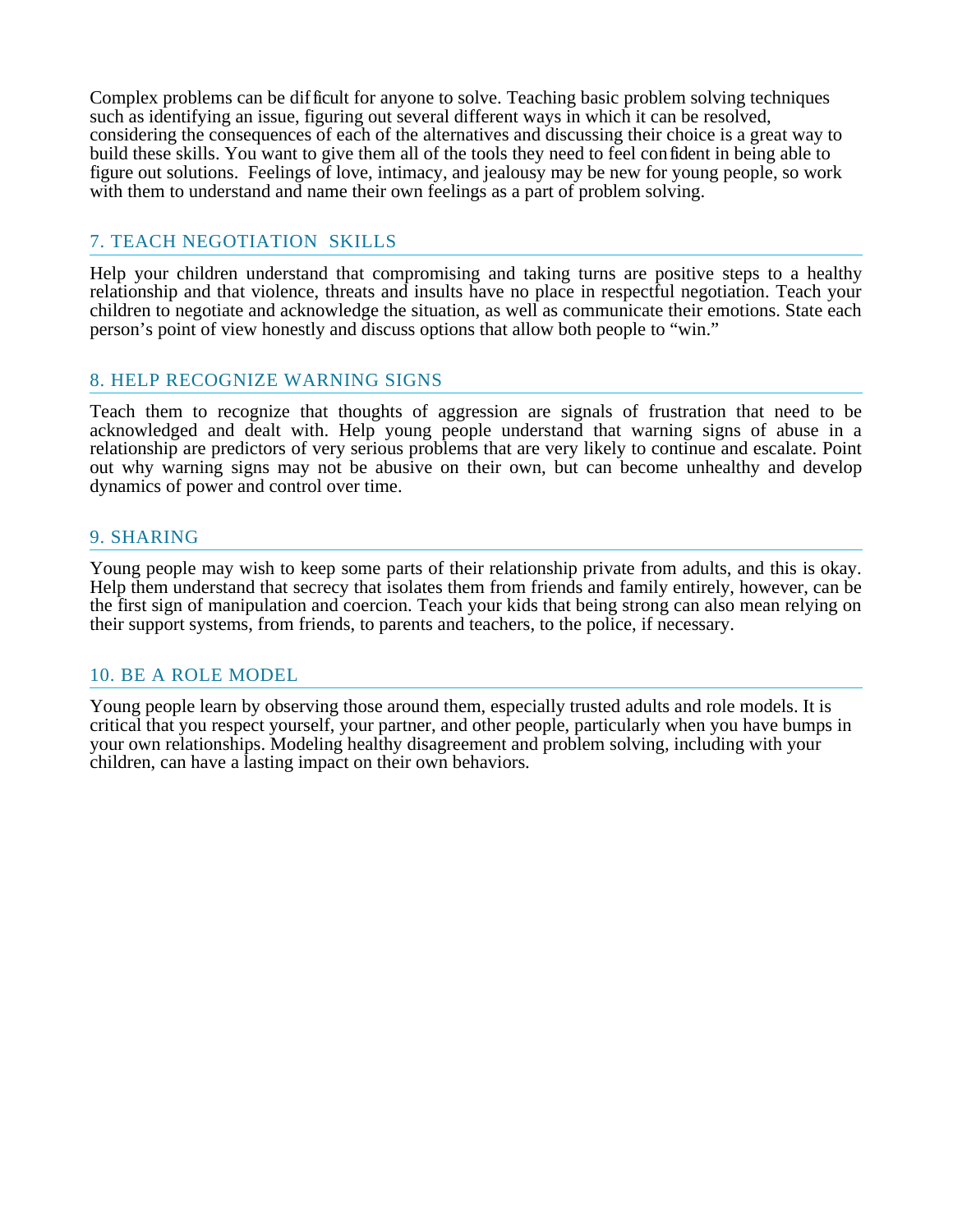# KEEP THE CONVERSATION GOING

You may have already had the conversation with your children about dating abuse. They are familiar with all of the definitions and what it means to be in a healthy relationship. However, the conversation doesn't stop there. Keep the lines of communication consistently open with the young people in your life. A youth's ideas, beliefs or circumstances around relationships may change quickly without you knowing it. Keep checking in and make sure that they know you are always available if they want to talk. Here are few additional tips for you to keep in mind as you continue to talk to your children.

## 1) DISCUSS RELATIONSHIP EXPECTATIONS

What's the difference between "hooking up" and "going out" or "dating?" How does your teen perceive their peers' relationships? Your teen may have very set notions of gender roles and how people interact when they are dating. You will only find out by asking questions and discussing with your child why they think what they do, and if it's accurate or an over-generalization. If your child has expectations that are problematic, discuss with them the reasons why what they believe may not lead to healthy relationships, either in their life or with their friends'.

### 2) MAKE SURE THEY MAINTAIN OPEN COMMUNICATION WITH THEIR DATING PARTNER

Discuss the importance of having open and honest conversations in dating relationships. You can give your child tips to help them foster trust and respect in their relationships. Keep in mind that your child knows their relationship best; go over the suggestions with them and if they feel any of these tips would put them in danger, do not pressure your child to use them.

## 3) RELATIONSHIP BOOSTERS

Even in healthy relationships there are some ups and downs. You may want to share some tips with your children for how they can re-connect with a partner:

- Talking about what both partners want out of a relationship
- Soing on a walk together
- Scheduling a date night
- Making time to be together
- Making time to be apart

## 4) RESPECT BOUNDARIES & PRIVACY.

Your child may feel that being in a relationship means that they have no secrets, or should be together all the time. While you want to stress truthfulness, honesty and sharing, it should also be emphasized that time away from their partner is important in strengthening trust in the relationship and maintaining their own individual identity.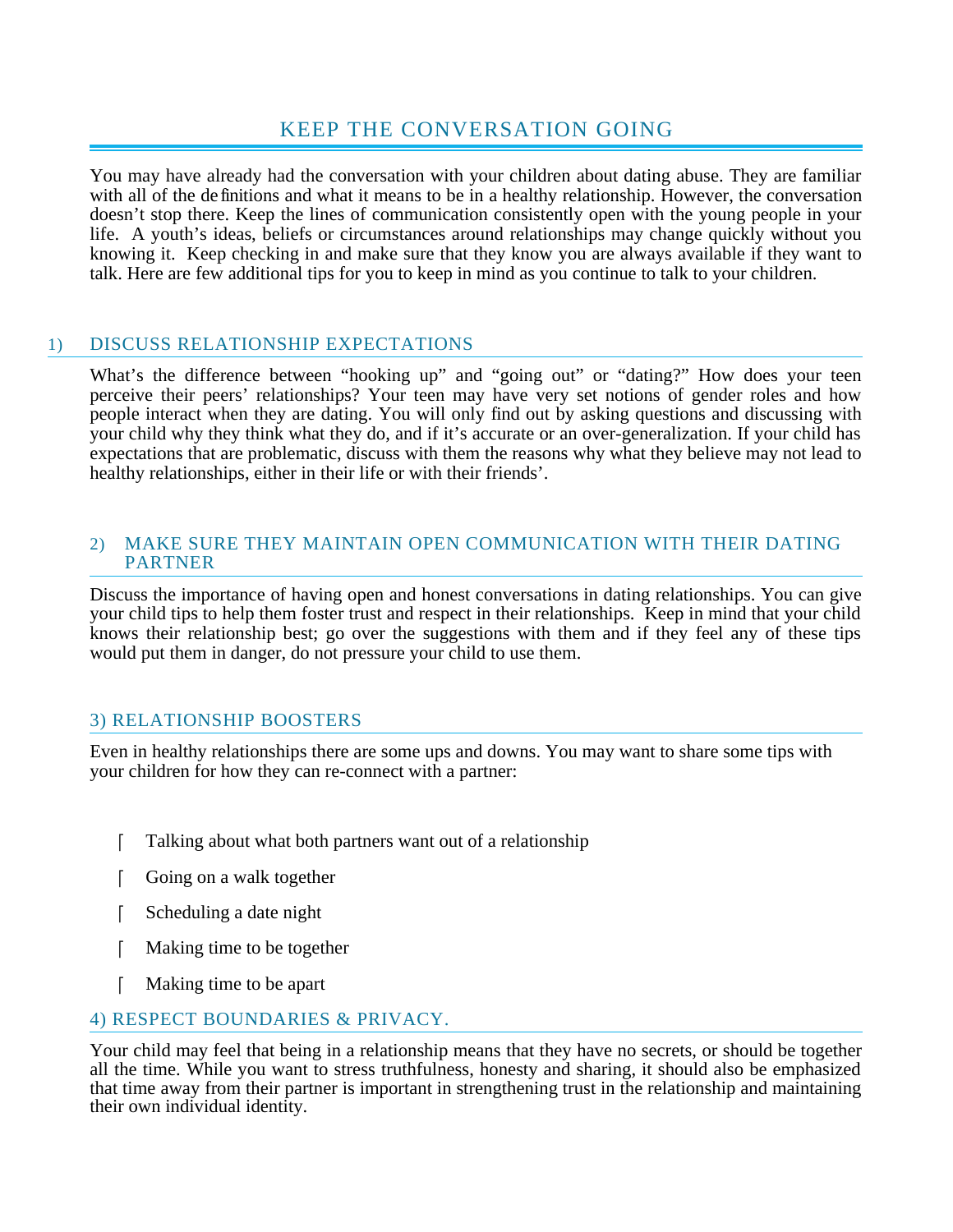Healthy boundaries shouldn't restrict their ability to go out with friends without their partner nor should it ever feel like they have to share passwords to e-mail or social media sites, or that they are entitled to their partner's passwords. This also applies to allowing your child to have privacy from you; if they do not feel comfortable telling you things, try to encourage them to talk to other trusted adults in their life.

### 5) RELATE TO YOUR CHILD

You can help your child by sharing your own experiences, especially the ones you had when you were your child's age. Seeing that you made mistakes or faced similar difficulties may help your child understand that they can also overcome obstacles and that they are not alone. Use examples from your own life, television, movies or music, but try to avoid judgment and stigmatizing people who have experienced abuse.

### 6) DISCUSS WHY PEOPLE STAY IN ABUSIVE RELATIONSHIPS

Helping your child understand the many reasons why someone might stay in an abusive relationship can be very effective in helping them identify and possibly avoid some of those same barriers to leaving. The reasons why young people might stay in abusive relationships may include, but are not limited to:

- A young person's status, identity, and self-esteem may be intricately linked to their relationship—this can be especially true if they are in school with their dating partner.
- A victim of abuse may want the violence to end, but not the relationship to end.
- Someone experiencing abuse can feel like no one understands the partner perpetrating abuse but them, or vice versa.
- A young person might fear telling their parents about the abuse because their parents don't know that they are dating or because they fear their parents will overreact.
- A young person may not have healthy relationships to compare this to, and may see abusive behavior modeled at home. They may think this is just what "being in love" is like.
- The victim of abuse may worry that their family will be disappointed in them.
- The perpetrator of abuse may threaten to reveal secrets their partner does not want to reveal, such as their partner's sexual orientation or immigration status
- The partner perpetrating abuse may threaten to take or keep away a child in common from their partner if they break up.
- The victim of abuse may fear violence or other repercussions from the partner perpetrating abuse, their friends or their family.
- The victim of abuse may want to protect their partner from being involved with police or getting in trouble with school, for fear of ruining their future.

### 7) DON'T JUDGE

 As a parent, be prepared to discuss your child's dating partners with them. You may not always be happy with the person your child has decided to date or the decisions they make. That is OK. While it